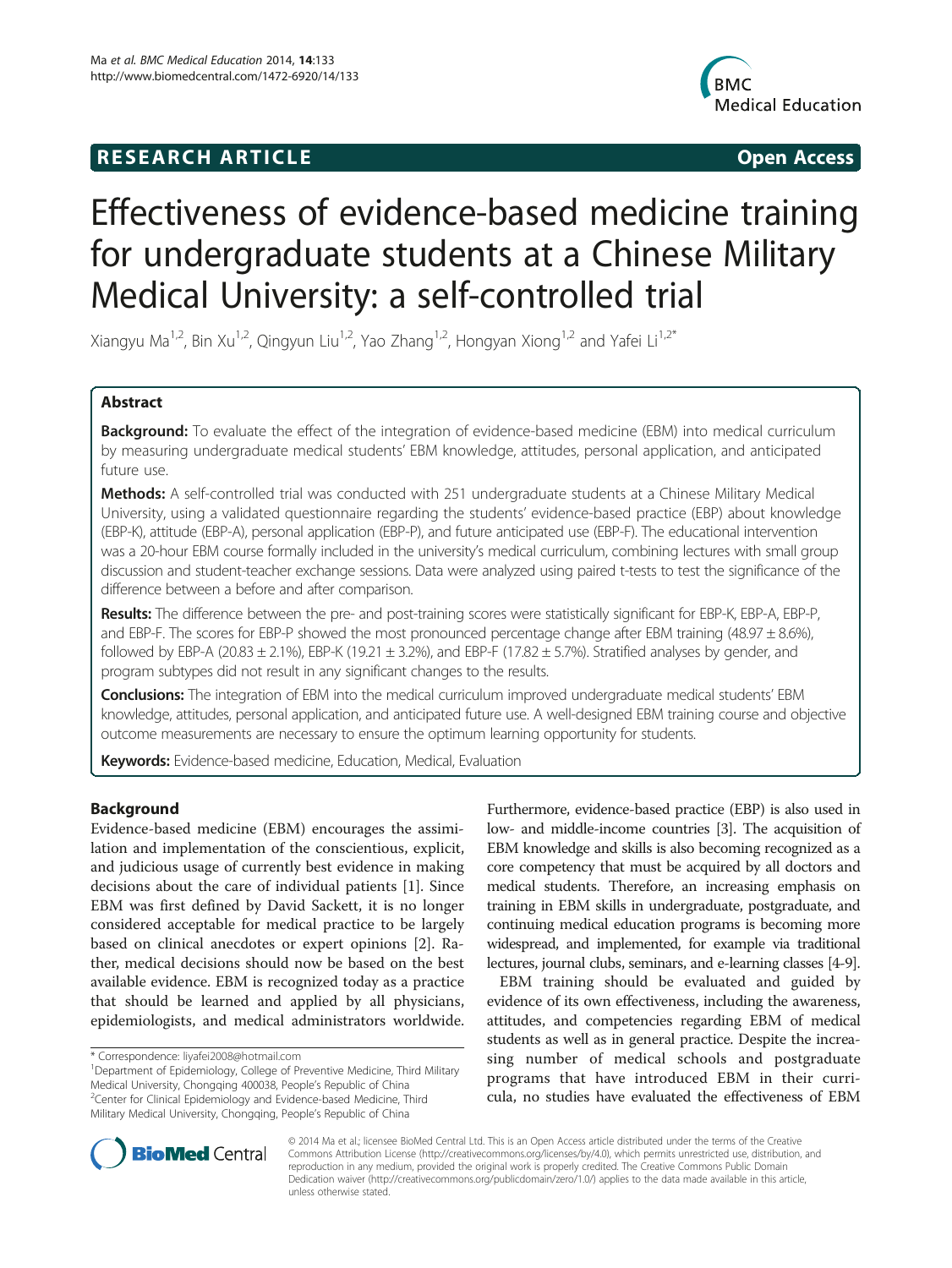training in China, especially for undergraduate students. Because educational research to support teaching and learning is important and the assessment and evaluation of new approaches is essential for medical education, in this study a self-controlled trial was performed using a validated questionnaire towards the knowledge (EBP-K), attitude (EBP-A), personal application (EBP-P), and future anticipated use (EBP-F) of EBM.

# **Methods**

### Study subjects and design

The Third Military Medical University, which affiliates to the People's Liberation Army (PLA), is a Chinese military institution of higher learning and trains career physicians for the national military healthcare system. It offers 5- and 8-year programs, in which students receive bachelor and medical doctoral degrees on graduation, respectively. Included in this study were 251 students who had finished the premedical education and clinical courses (Additional file [1\)](#page-3-0). A self-controlled study design was implemented to evaluate the teaching effects. The strategy was approved by the ethics committee of Third Military Medical University (reference number: IRB-TMMU-2012188), and the study was carried out in compliance with the Helsinki Declaration. A written informed consent (Additional file [2](#page-3-0)) was obtained from all participants which are all adults.

# Educational intervention and assessments

The educational intervention was a 20-hour EBM course formally included in the medical curriculum, including 5 lectures and 2 seminars. First, before the EBM lectures, students were asked to formulate answerable clinical questions based on common clinical scenarios. For example: (1) questions concerning the ability of a test to predict the likelihood of a disease (diagnosis); (2) questions concerning the effectiveness of a treatment or preventative measure (therapy); (3) questions concerning the likelihood of many factors coming to cause an illness (etiology); (4) questions concerning outcome of a patient with a particular condition (prognosis). Second, large group interactive lectures were conducted. The students were trained to develop search strategies according to the PICO format (Patient or Problem, Intervention, Comparison, and Outcome) and to comprehensively retrieve medical databases, including Pubmed, Medline, Embase, Cochrane library, and Web of Science. Teachers then demonstrated how to critically appraise, synthetize, and apply the evidence. Third, small group discussion sessions and student-teacher exchanges were conducted after each lecture. We evaluated the teaching effects of the interventions using validated instruments for the assessment of EBP in terms of knowledge (EBP-K), attitudes (EBP-A), personal application (EBP-P), and anticipated future use (EBP-F),

which were employed before and after the EBM training [[10](#page-3-0)]. The assessment questionnaires consisted of 26 questions modified from a reliable assessment tool using a 6 point Likert scale (Additional file [3](#page-3-0)) [\[11\]](#page-3-0). The EBP-K section included 5 items (scores: 5–30), the EBP-A and EBP-P sections 6 items each (scores: 6–36), and there were 9 items regarding EBP-F (scores: 9–54). This questionnaire was developed and validated for the assessment of EBM education in the undergraduate learning environment (with similar ages and backgrounds as our student participants) at the University of Hong Kong [[11](#page-3-0)]. The scores in each category were summed for comparisons in the controlled trial.

### Statistical analyses

All statistical analyses were conducted using SAS version 9.2 (SAS Institute, Cary, NC). Mean scores, percentage change, and standard deviations (SD) were calculated to describe the differences for EBP-K, EBP-A, EBP-P, and EBP-F at the pre- and post-stages. In the before and after comparison, paired t-tests were used to determine the significance of the difference. All statistical tests were 2-tailed, and  $P < 0.05$  was interpreted as statistically significant.

# Results

Totally there were 251 undergraduate students participated in this interventional study, completing both the pre- and post-training surveys (response rate = 100%). Of the 251 students, 21 are female (8.37%) and 230 were male (91.63%). Their ages ranged from 20 to 25, with a mean of 22 (SD = 1). Twenty-eight (11.16%) students were enrolled in the 8-year program and 223 (88.84%) were in the 5-year program. When investigated, they have the similar schedule of medical courses.

Table 1 presents the comparison of scores for the preand post-training surveys. Statistical significance for the difference between the pre- and post-training scores was detected for all four terms  $(P < 0.0001)$ . For EBP-K, EBP-P, and EBP-F, the summed post-training scores increased significantly, which means improvements in knowledge, personal application, and anticipated future use. The decreased score for EBP-A represents an improvement in the attitude towards EBM.

As shown in Figure [1,](#page-2-0) the most pronounced percentage change of scores after an EBM training course was

| Table 1 Comparison of scores between survey ahead of |
|------------------------------------------------------|
| the training and survey after the training           |

| <b>Items</b> | Pre-scores*    | Post-scores*   | P Value  |
|--------------|----------------|----------------|----------|
| FRP-K        | $71.57 + 2.99$ | $25.59 + 4.80$ | < 0.0001 |
| FRP-A        | $12.91 + 5.55$ | $10.08 + 6.28$ | < 0.0001 |
| FRP-P        | $14.23 + 5.86$ | $20.31 + 5.66$ | < 0.0001 |
| FRP-F        | $39.56 + 6.47$ | $44.85 + 7.97$ | < 0.0001 |

\*pre-scores refer to the scores ahead of the training; post-scores refer to the scores after the training.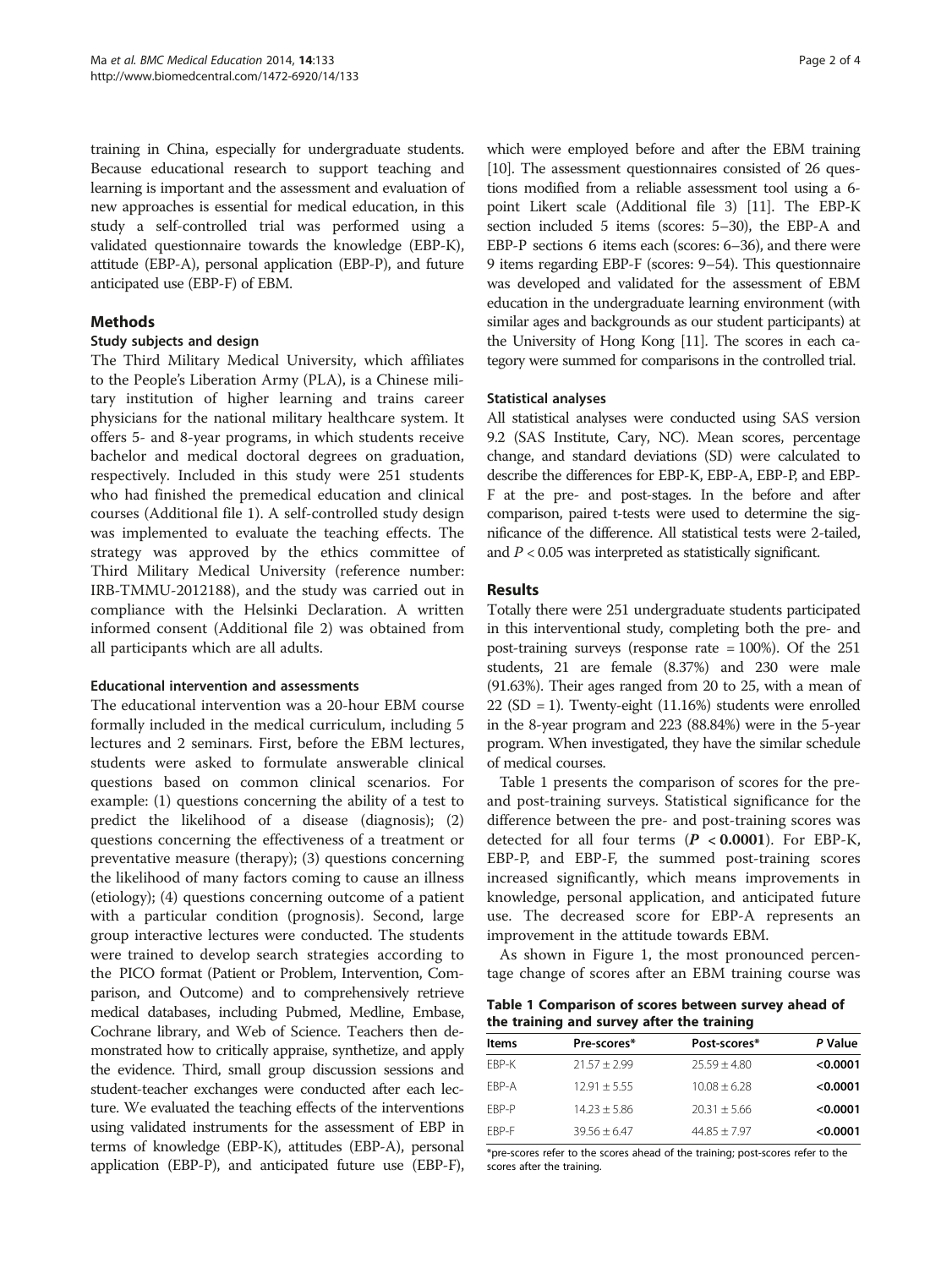<span id="page-2-0"></span>

EBP-P (48.97  $\pm$  8.6%), followed by EBP-A (20.83  $\pm$  2.1%), EBP-K (19.21  $\pm$  3.2%), and EBP-F (17.82  $\pm$  5.7%). Furthermore, stratified analyses were conducted. The percentage change of scores, were similar when stratified by gender, and program subtypes (Table 2).

### **Discussion**

To the best of our knowledge, this study represents the first large interventional trial regarding EBM training conducted in mainland China. The results indicate that significant improvements could be achieved in terms of knowledge, attitudes, personal application skills, and future use in clinical practice through EBM courses for upperclassmen who have completed their premedical education and clinical courses. These results indicate the importance of EBM training for undergraduates, and demonstrate that undergraduate training may serve as an active and useful measure to bridge the gap between medical students and doctors and foster the implementation of EBM.

Considering the high impact of EBP, physicians are increasingly being encouraged to apply EBM. Worldwide, numerous initiatives have emerged to promote EBM including traditional lectures, journal clubs, seminars, workshop, e-learning classes, and competitions [[12-18](#page-3-0)]. However, most of the previous interventions were performed among physicians, nurses, or other clinical staff, and very few were conducted with undergraduates [\[19](#page-3-0)]. Although some medical schools have included the principles of EBM as a subject within their medical curriculum, few studies have explored the barriers and enablers that students experience when studying medicine and attempting to integrate EBM into their clinical experience. The principles and application of EBM are perceived to be important for medical students, in both their current clinical training and future work as clinicians. Thus, the university restructured its curriculum and included the EBM course, which emphasized EBM practices and aimed to improve students' practical application of the tool.

EBP is the integration of the best research evidence with patients' values and clinical circumstances in clinical decision making, thus teaching EBM should be evaluated and guided by evidence of its own effectiveness [[20\]](#page-3-0). More than 100 unique assessment strategies that target different objectives have been developed [\[20](#page-3-0)]. In this study we considered a number of instruments with reasonable validity that could evaluate some domains of EBP and target different evaluation needs. We finally chose the questionnaire developed by Johnston et al. [[10](#page-3-0)]. The survey focused on the evaluation of EBP knowledge, attitude, personal application, and anticipated future use, and the questionnaire was developed and validated for the assessment of EBM education in students with similar backgrounds.

In the current study, EBM knowledge, attitudes, personal application, and anticipated future use increased in different degrees. In contrast to a previous study in which EBP-K showed the greatest change across the training [[11](#page-3-0)], our study found that EBP-P had the most pronounced percentage change of scores after EBM training  $(48.97 \pm 8.6\%)$ . This is because of the training's emphasis on application skills and EBP methods, and as such it is now viewed as an achievement of our EBM teaching reform. The practice of EBM depends more on

| Table 2 stratified comparisons of percentage change of scores before and after an EBM training course |  |  |  |  |  |  |  |  |
|-------------------------------------------------------------------------------------------------------|--|--|--|--|--|--|--|--|
|-------------------------------------------------------------------------------------------------------|--|--|--|--|--|--|--|--|

|                  | Percentage EBP-K  | Percentage EBP-A                       | Percentage EBP-P  | Percentage EBP-F  |  |  |
|------------------|-------------------|----------------------------------------|-------------------|-------------------|--|--|
| <b>Total</b>     | $19.21 \pm 3.2\%$ | $20.83 \pm 2.1\%$                      | $48.97 \pm 8.6\%$ | $17.82 \pm 5.7\%$ |  |  |
| Gender           |                   |                                        |                   |                   |  |  |
| Male             | $19.23 \pm 2.2\%$ | $20.84 \pm 2.8\%$<br>$48.96 \pm 7.9\%$ |                   | $17.83 \pm 1.7\%$ |  |  |
| Female           | $19.18 \pm 1.8\%$ | $20.82 + 2.2\%$                        | $48.99 \pm 8.4\%$ | $17.88 \pm 6.1\%$ |  |  |
| $P$ value        | 0.920             | 0.200                                  | 0.414             | 0.925             |  |  |
| Program subtypes |                   |                                        |                   |                   |  |  |
| Five-year        | $19.25 \pm 2.8\%$ | $20.82 \pm 1.7\%$                      | $48.95 \pm 7.6\%$ | $17.80 \pm 5.4\%$ |  |  |
| Eight-year       | $19.01 \pm 3.4\%$ | $20.86 + 1.1\%$                        | $49.11 \pm 9.5\%$ | $17.85 \pm 4.8\%$ |  |  |
| $P$ value        | 0.508             | 0.094                                  | 0.528             | 0.283             |  |  |